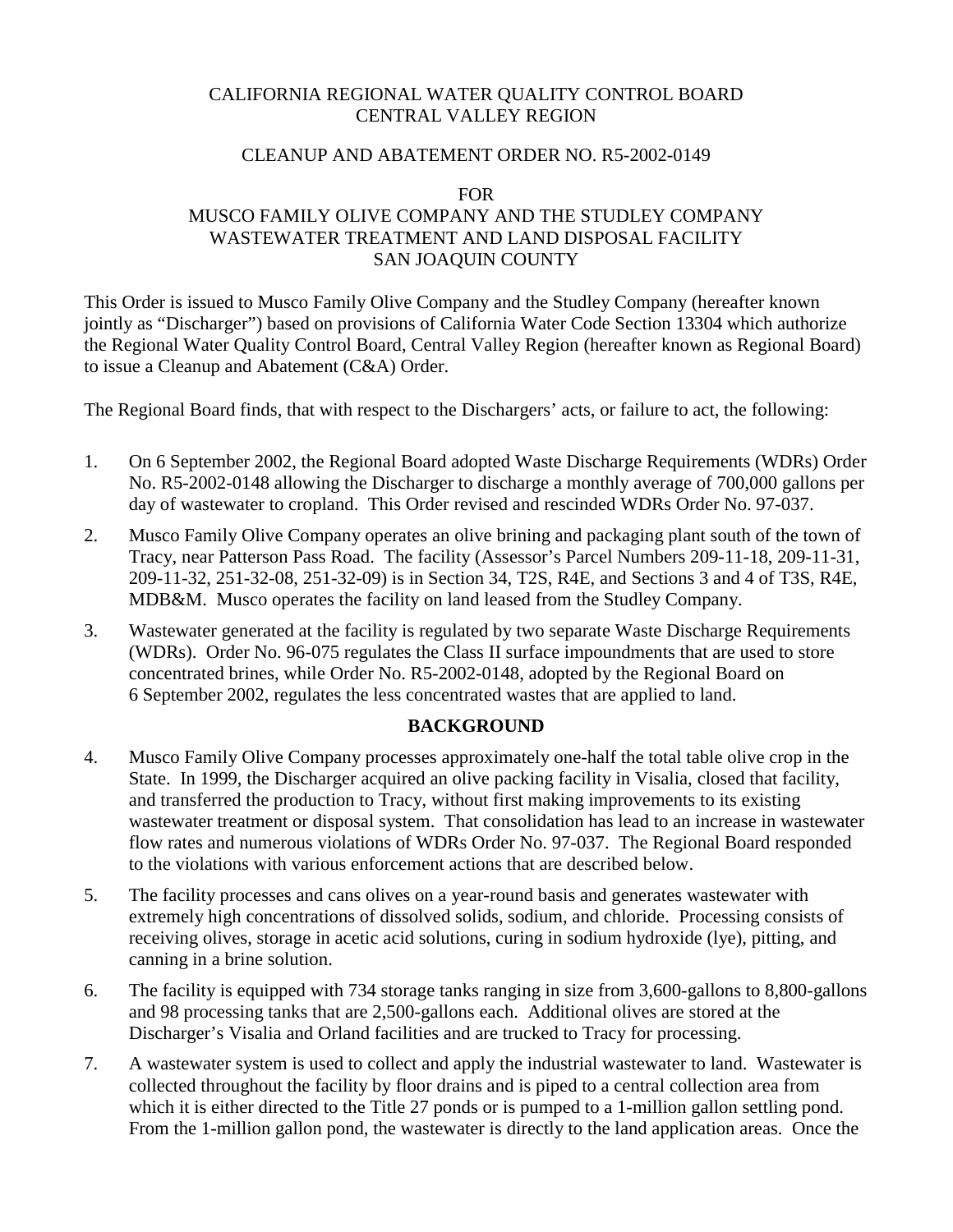new 84-mg pond is completed, all wastewater will be pumped from the 1-mg pond to the 84-mg pond prior to land application. The facility consists of 280 acres, of which approximately 200 acres are available as wastewater land application areas.

8. Self-monitoring reports submitted for the time period from 1 January 2002 to 30 June 2002 show that the Discharger is unable to meet two of the effluent limitations contained in WDRs Order No. R5-2002-0148. The table below contrasts the average and constituent concentrations to that which is allowed by the WDRs.

| Constituent                   | Average between<br>January and June 2002 | <b>WDRs Limitation</b> |  |
|-------------------------------|------------------------------------------|------------------------|--|
| <b>Total Dissolved Solids</b> | $4,737 \text{ mg/L}$                     | $2,047 \text{ mg/L}$   |  |
| Sodium                        | $739 \text{ mg/L}$                       | 597 mg/ $L$            |  |
| Chloride                      | $415 \text{ mg/L}$                       | $601 \text{ mg/L}$     |  |

#### **PREVIOUS ENFORCEMENT ACTIVITIES**

- 9. On 15 May 2000, the Discharger was issued a Notice of Violation for inadequate wastewater handling, storage, and application procedures observed during inspections on 8 May and 10 May 2000. During the site inspection, evidence of the one million gallon storage pond overtopping and wastewater escaping the site in surface water drainage courses was observed. A review of selfmonitoring reports also showed that the Discharger was discharging wastewater in violation of the effluent limits contained in Order No. 97-037.
- 10. Due to numerous violations of its WDRs, on 17 November 2000 the Executive Officer issued Cleanup and Abatement (C&A) Order No. 5-00-717 to the Discharger. The C&A Order required the Discharger to prepare technical reports and construct wastewater treatment system improvements to comply with WDRs No. 97-037 by 1 November 2001.
- 11. Because the Discharger did not comply with C&A Order 5-00-717, the Regional Board adopted California Water Code (CWC) Section 13308 Time Schedule Order (TSO) No. R5-2002-0014 on 25 January 2002. The TSO provided interim higher flow and dissolved inorganic solids (DIS) limits, required control of nuisance odors, installation of groundwater monitoring wells, an evaluation of the domestic wastewater system, construction of the wastewater improvements designed by the Discharger's consultants, and cropping on all land application areas.
- 12. Administrative Civil Liability (ACL) Complaint No. R5-2002-0502 for \$150,000 was issued by the Executive Officer on 11 April 2002 for violations of WDRs Order No. 97-037 in the time period between issuance of the C&A Order (17 November 2000) and the adoption of the TSO (25 January 2002). The Discharger waived its right to a public hearing and settled the ACL Complaint on 24 May 2002 with the \$150,000 amount split into three \$50,000 payments.
- 13. In April 2002, the Discharger requested a revision to TSO No. R5-2002-0014 to allow interim higher flow limits and supported that request with a technical report. The technical report addressed hydraulic, nutrient, and BOD loading but did not adequately address the dissolved solids loading. Because the TSO was considered an interim measure to allow the Discharger to continue operation while wastewater problems were addressed, staff supported the interim increase. A revised TSO No. R5-2002-0014-R01 was adopted by the Regional Board on 6 June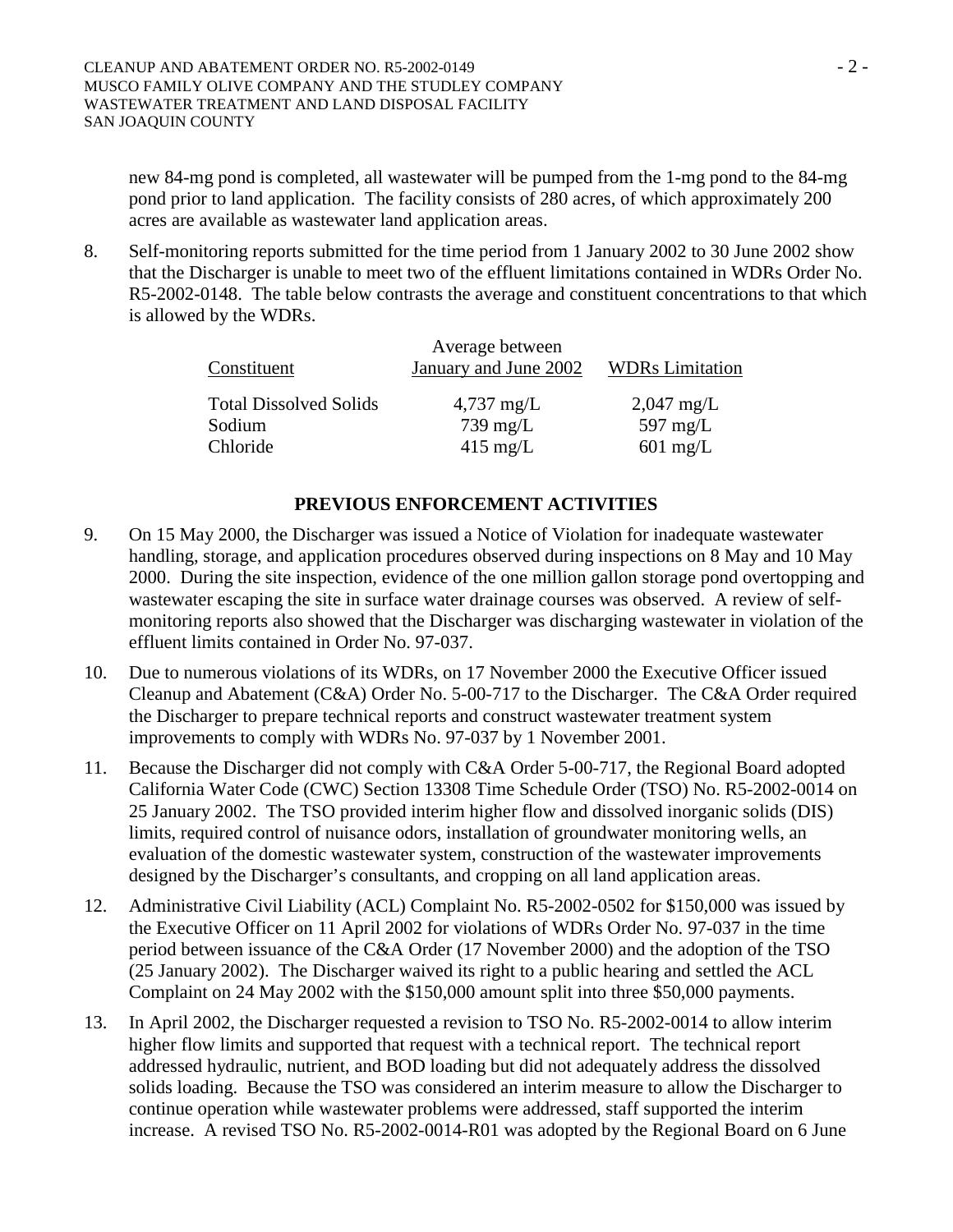2002. In addition to the interim higher flow limits, the Discharger was allowed to apply wastewater as dust control in disturbed areas of the impoundment construction area and was allowed additional time to complete the 84-million gallon storage pond. The Discharger was required to provide an odor control report, evaluate the adequacy of monitoring well MW-9, and perform and submit the results of an additional groundwater monitoring event.

- 14. As a result of the enforcement actions, the Discharger is constructing an 84-million gallon storage pond and making improvements to the land application areas. The improvements include planting crops on the land application areas, mechanical equipment to improve distribution of wastewater on the land application areas, construction of tailwater collection ditches, and sumps equipped with pumps to return collected tailwater to either the 1-million gallon settling pond or the 84 million gallon storage pond. The improvements were designed to prevent wastewater from entering the surface water drainage course that flows though the land application areas and the facility.
- 15. Revised TSO No. R5-2002-0014-R01 requires that, as of 7 September 2002, the Discharger be in continuous compliance with the daily flow limit of 500,000 gpd described in WDRs No. 97-037. WDRs Order No. R5-2002-0148 allows the Discharger a monthly average flow of 800,000 gpd. Therefore, the limitation in the Revised TSO is no longer necessary and will be rescinded with adoption of this Cleanup and Abatement Order.
- 16. Revised TSO No. R5-2002-0014-R01 requires that, as of 7 September 2002, the Discharger comply with the DIS and BOD loading limits contained in WDRs No. 97-037. WDRs Order No. R5-2002-0148 contains updated effluent limits. Therefore, the limitation in the Revised TSO is no longer necessary and will be rescinded with adoption of this Cleanup and Abatement Order.

# **REGULATORY CONSIDERATIONS**

- 17. As a result of the events and activities described in this Order, the Regional Board finds that the Discharger has caused or permitted waste to be discharged in such a manner that it has created, and continues to threaten to create, a condition of pollution or nuisance.
- 18. The Regional Board's Water Quality Control Plan (Fourth Edition) for the Sacramento River and San Joaquin River Basins (Basin Plan) establishes the beneficial uses of the waters of the state and water quality objectives to protect those uses. The beneficial uses of the groundwater beneath the site are municipal and domestic supply; agricultural supply; industrial service and process supply; contact and noncontact recreation; warm and cold freshwater habitat; warm and cold spawning habitat; warm water spawning; wildlife habitat; and navigation.
- 19. Section 13304(a) of the California Water Code provides that: "Any person who has discharged or discharges waste into waters of this state in violation of any waste discharge requirements or other order or prohibition issued by a regional board or the state board, or who has caused or permitted, causes or permits, or threatens to cause or permit any waste to be discharged or deposited where it is, or probably will be, discharged into the water of the state, and creates, or threatens to create, a condition of pollution or nuisance, shall upon order of the regional board clean up the waste or abate the effects of the waste, or, in case of threatened pollution or nuisance, take other necessary remedial action, including but not limited to, overseeing cleanup and abatement efforts. Upon failure of any person to comply with the cleanup or abatement order, the Attorney General, at the request of the board, shall petition the superior court for that county for the issuance of an injunction requiring the person to comply with the order. In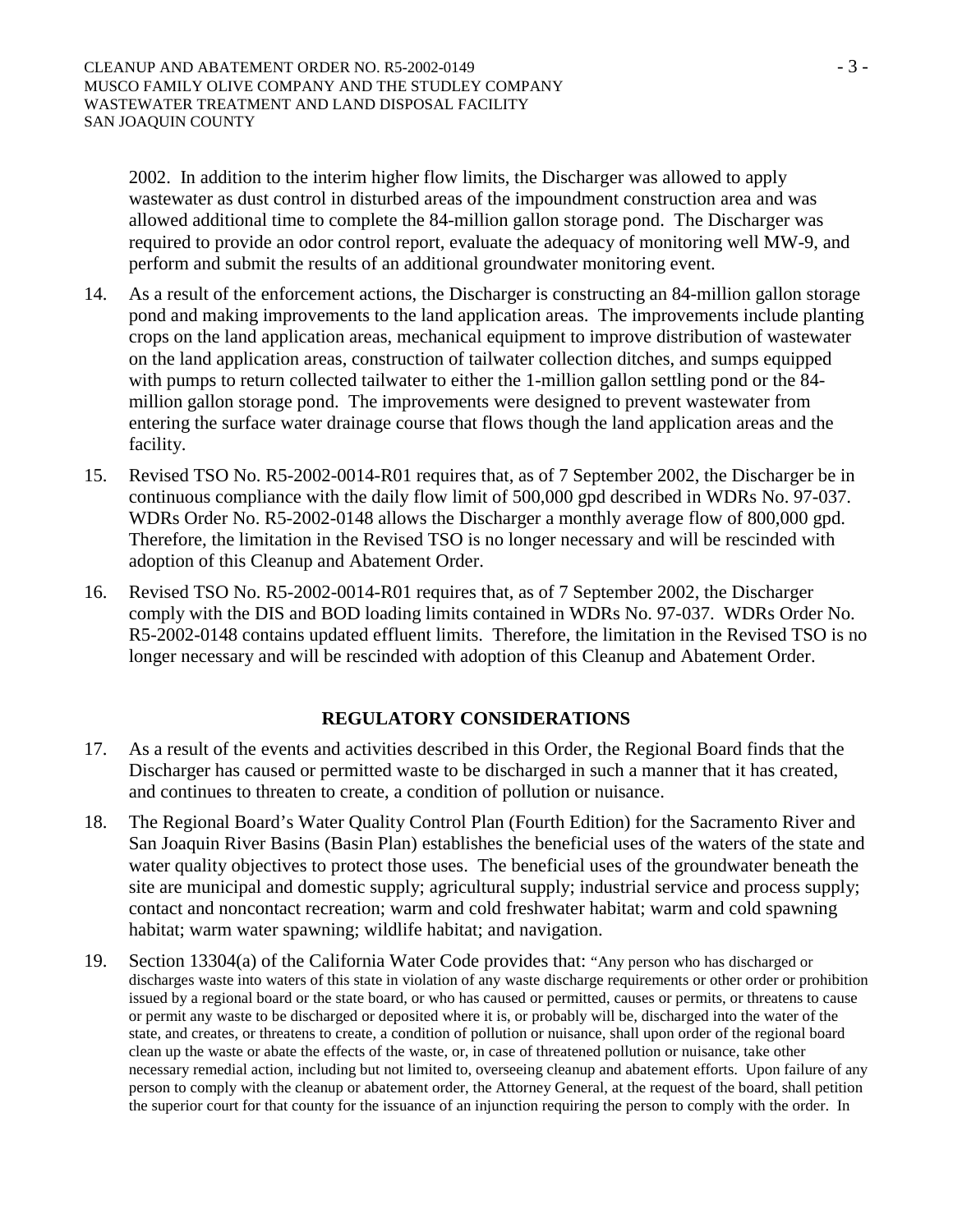the suit, the court shall have jurisdiction to grant a prohibitory or mandatory injunction, either preliminary or permanent, as the facts may warrant."

- 20. Section 13267(b) of the California Water Code states: "In conducting an investigation specified in subdivision (a), the regional board may require that any person who has discharged, discharges, or is suspected of having discharged or discharging, or who proposes to discharge waste within its region, or any citizen or domiciliary, or political agency or entity of this state person who has discharged, discharges, or is suspected of having discharged or discharging, or who proposes to discharge, waste outside of its region that could affect the quality of waters of the state within its region shall furnish, under penalty of perjury, technical or monitoring program reports which the regional board requires. The burden, including costs, of these reports shall bear a reasonable relationship to the need for the report and the benefits to be obtained from the reports. In requiring these reports, the regional board shall provide the person with a written explanation with regard to the need for the reports, and shall identify the evidence requiring that person to provide the reports."
- 21. The technical reports required by this Order are necessary to ensure compliance with Waste Discharge Requirements Order No. R5-2002-0148 and the limits and conditions contained in this Order. The Discharger operates the facility that discharges the waste subject to this Order.
- 22. Failure to comply with this Order may result in further enforcement action, including the assessment of an Administrative Civil Liability (ACL) pursuant to sections 13268, 13271, and 13350 of the CWC and/or referral to the Attorney General for assessment of judicial civil liability and/or injunctive relief.
- 23. The issuance of this Order is an enforcement action by a regulatory agency and is exempt from the provisions of the California Environmental Quality Act, pursuant to Section 15321(a)(2), Title 14, California Code of Regulations.
- 24. Any person affected by this action of the Regional Board may petition the State Water Resources Control Board (State Board) to review the action in accordance with Section 2050 through 2068, Title 23, California Code of Regulations. The petition must be received by the State Board within 30 days of the date of this Order. Copies of the law and regulations applicable to filing petitions will be provided upon request. In addition to filing a petition with the State Board, any person affected adversely by this Order may request the Regional Board to reconsider this Order. Such request should be made within 30 days of the date of this Order. Note that, even if reconsideration by the Regional Board is sought, filing a petition with the State Board within the statutory period is necessary to preserve the petitioner's legal rights.

**IT IS HEREBY ORDERED** that, pursuant to Sections 13304 and 13267 of the California Water Code, Musco Family Olive Company and the Studley Company shall comply with Waste Discharge Requirements Order No. R5-2002-0148, and any revisions thereto, subject to the compliance schedule presented below.

Compliance with this requirement shall include, but not be limited to, the following measures:

1. The Discharger shall immediately comply with all requirements of WDRs Order No. R5-2002-0148 except as described below. Nothing in this Cleanup and Abatement Order shall be construed as authorization to discharge wastewater into the surface drainage or off the Discharger's property.